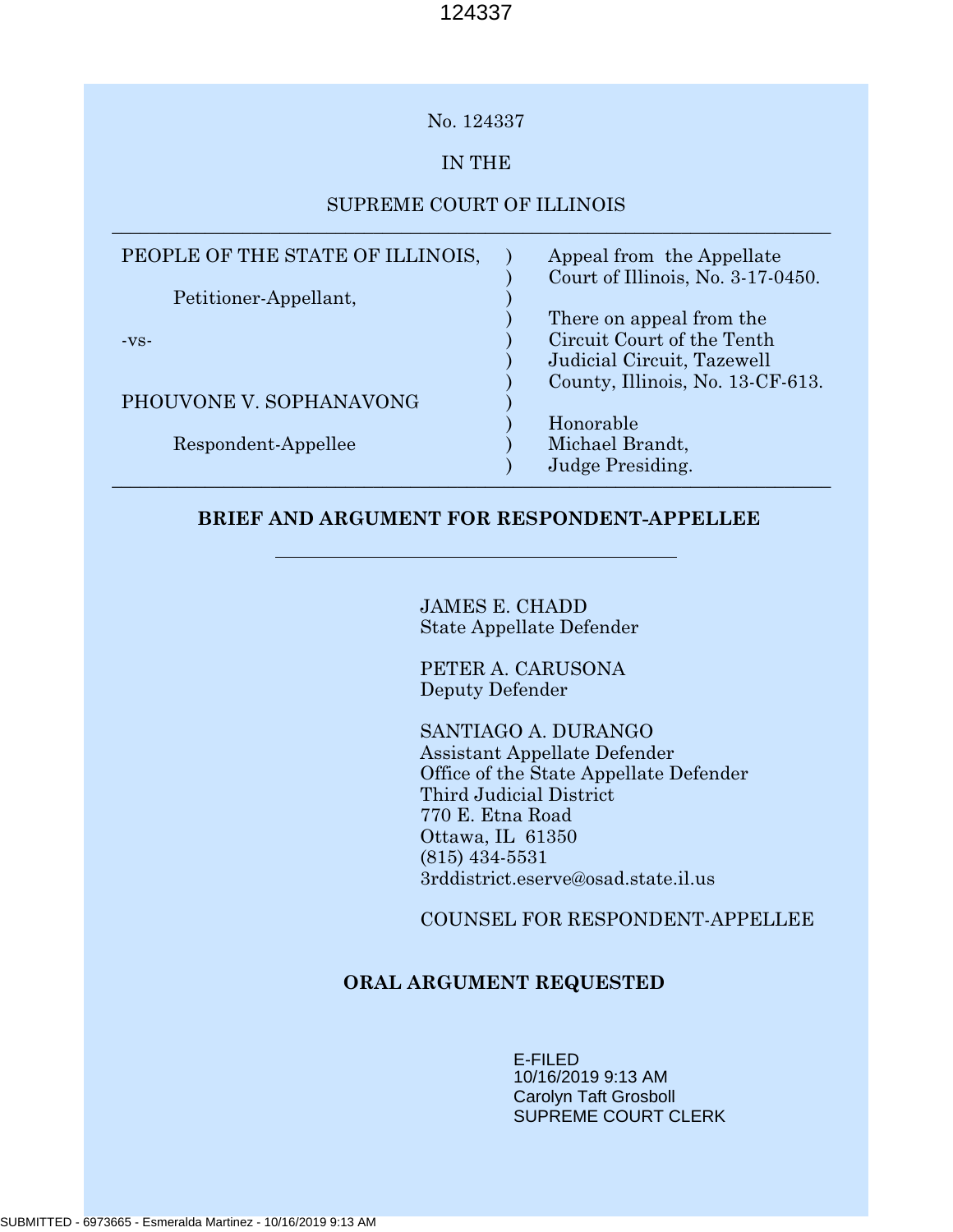# **POINT AND AUTHORITIES**

**Under the plain language of the Unified Code of Corrections, and as a matter of due process and the judicial power to reject unconscionable guilty pleas, a section 5-3-1 error may be reviewed on appeal even if not preserved because such error is not subject to forfeiture.**

| People v. Henderson, 211 Ill. 2d 90 (2004) $\ldots \ldots \ldots \ldots \ldots \ldots \ldots \ldots \ldots$          |
|----------------------------------------------------------------------------------------------------------------------|
|                                                                                                                      |
| <i>People v. Evans,</i> 174 Ill. 2d 320, 332 (1996) $\ldots \ldots \ldots \ldots \ldots \ldots \ldots \ldots \ldots$ |
|                                                                                                                      |
|                                                                                                                      |
|                                                                                                                      |
|                                                                                                                      |
| People v. Walton, 357 Ill. App. 3d 819 (2d Dist. 2005) 6, 9                                                          |
|                                                                                                                      |
| <i>People v. Evans, 273 Ill. App 3d 252 (5th Dist. 1994).</i> 2, 4, 5, 6, 7, 9                                       |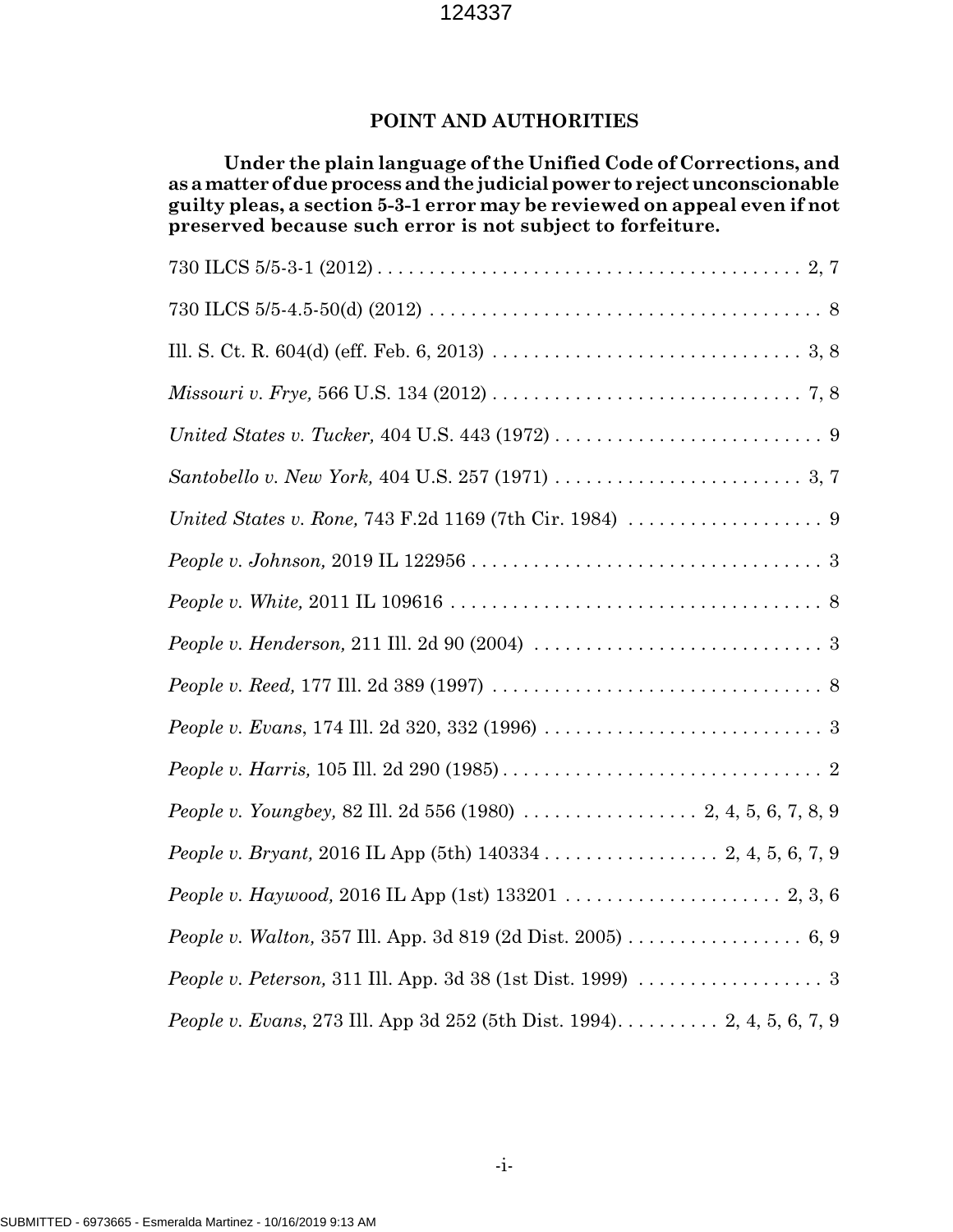#### **STATEMENT OF FACTS**

The Statement of Facts set forth by the State adequately relates the applicable facts of this case except in its description of the issue raised on direct review by defendant. The State describes the issue raised by defendant on direct review as being "that his sentence should be vacated and the case remanded for a new sentencing hearing because the circuit court failed to strictly comply with section 5-3-1 of the Code." (State's Br. at 4). However, the issue raised by defendant on direct review, as set out in his opening brief, was "whether the trial court erred in accepting the parties' agreement to a sentence of 55 years where the record did not include a presentence investigation report or any information or findings as to the dispositions in defendant's prior convictions."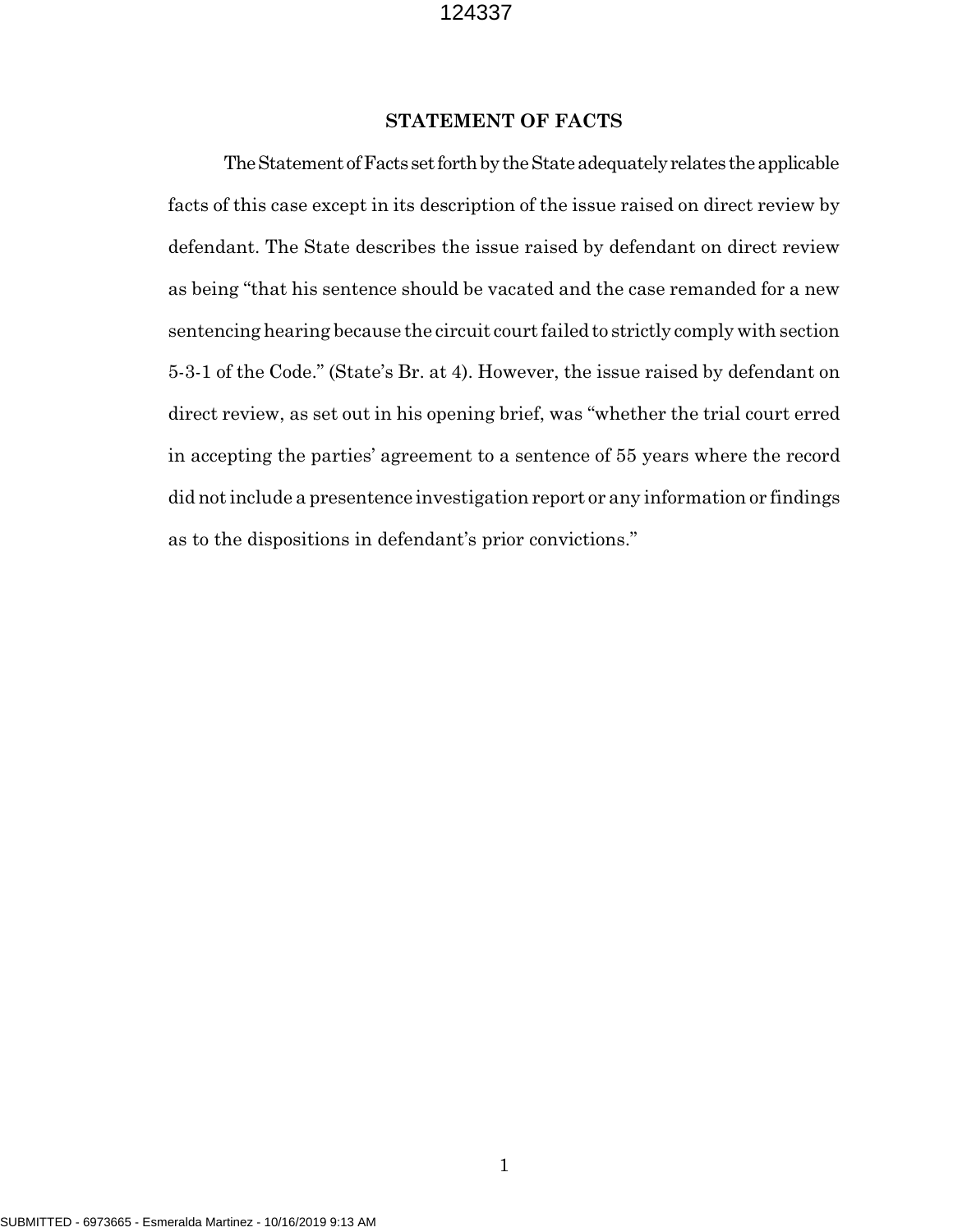#### **ARGUMENT**

#### **Under the** plain language of the Unified Code of Corrections, and as a matter of due process and the judicial power to reject unconscionable guilty pleas, a section 5-3-1 **error may be reviewed on appeal even if not**  preserved because such error is not subject to forfeiture.

The State asks this Court to resolve a conflict in the appellate court as to  $\frac{\text{count as to}}{\text{time}}$   $\frac{1}{4}$ whether unpreserved section 5-3-1 errors may be raised for the first in appeals from fully negotiated guilty pleas under the theory they are not subject to forfeiture. 730 ILCS 5/5-3-1 (2012). The conflict involves, on onehand, the decisions in *People*  v. *Eudhs,* 273 111. App 3d 252 (5th Dist. 1994) *(Evans 1), People v* . *Bryant,* 2016 ILApp (5th) 140334, and this case, where the appeilate court corrected unpreserved section 5-3-1 errors in appeals from fully negotiated guilty pleas under the premise the errors were not subject to forfeiture. On the other hand,in *People V. Haywood,*  2016 IL App (1st) 133201, the appellate court, without mentioning this Court's seminal decision in *People v. Youngbey,* 82 Ill. 2d 556 (1980), or distinguishing the *Evans I* and *Bryant* decisions, declined to consider an unpreserved section 5-3-1 error under the rationale that the defendant forfeited the claim by not including it in his trial court motion to withdraw his negotiated guilty plea. *Haywood,* 2016 IL App (1st) 133201, 141.

*In* its opening brief, the State agrees that section 5-3-1 requires strict compliance, and that there was no strict compliance with the section in this case (State's Br. at 8-9) (citing *People v. Harris,* 105 Ill. 2c1 290, 302-03 (1985)). The State also agrees that section 5-3-1 applies to negotiated guilty pleas because a correction on review of the failure to strictly comply with that section will not offend contract principles since the parties will either be held to the termsofthefr

SUBMITTED - 6973865- **Esrneralda Martinez** - **10/1812019 9:13 AM**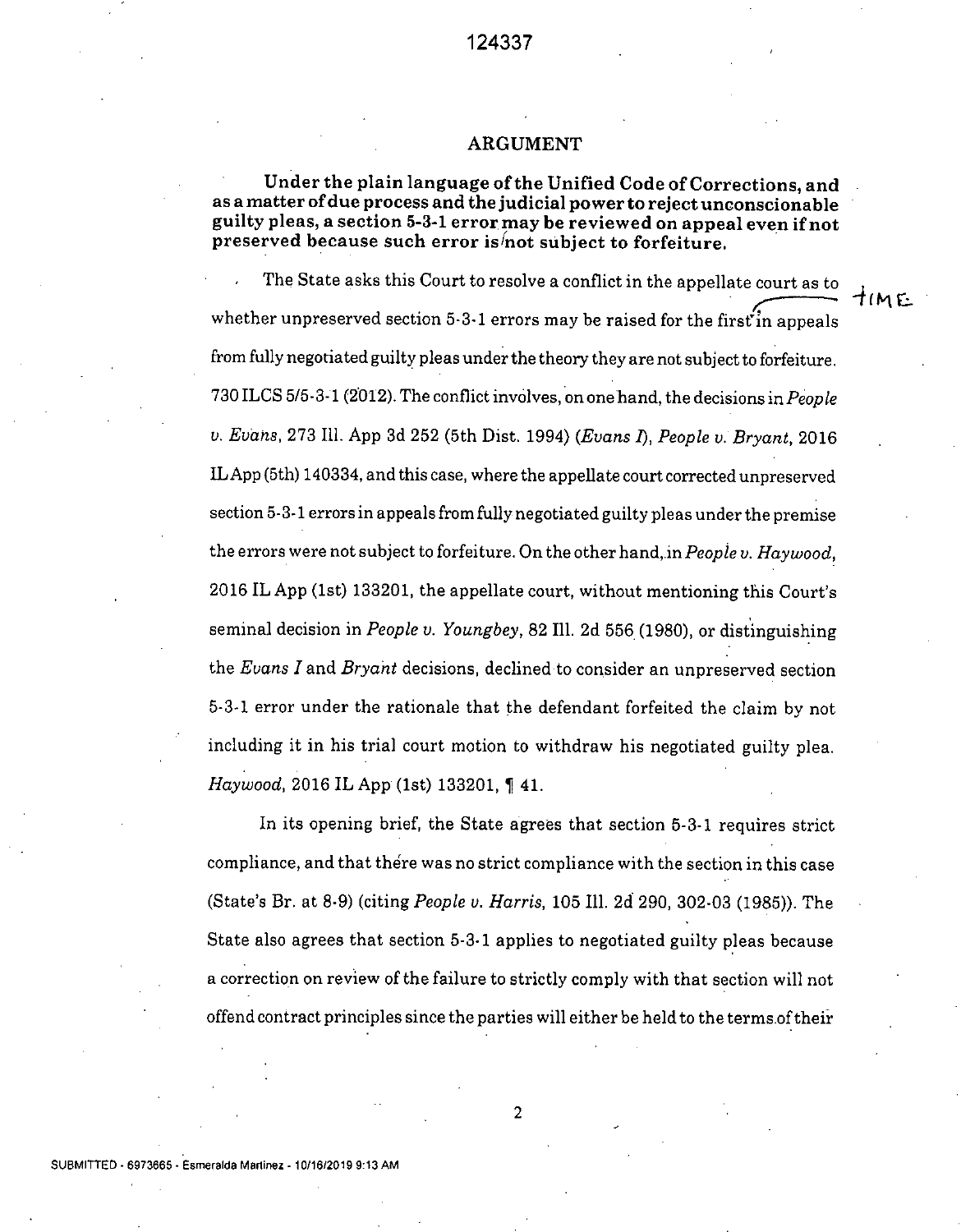agreement or returned to the status quo as it existed prior to acceptance of the plea (State's Br. at 11) (citing *People v. Johnson*, 2019 IL 122956, ¶ 47).

The State posits, however, that a section 5-3-1 claim that is raised for the first time on appeal is tantamount to an untimely "challenge to the sentencing court's acceptance of [the defendant's] negotiated guilty plea." (State's Br. at 11). Therefore, according to the State, under Supreme Court Rule 604(d), a section 5-3-1 claim involving a negotiated guilty plea must be preserved in a motion to withdraw guilty plea in order to avoid forfeiture of the claim on review (State's Br. at 12-15). *People v. Evans*, 174 Ill. 2d 320, 332 (1996) (*Evans II*); Ill. S. Ct. R. 604(d) (eff. Feb. 6, 2013). In essence, although the State asserts the *Haywood* decision was not correctly reasoned because it purportedly viewed section 5-3-1 claims as being excessive sentence claims instead of challenges to the validity of the negotiated guilty plea (State's Br. at 10), the State adopts the *Haywood* court's conclusion that a defendant forfeits review of a section 5-3-1 claim if he does not first include the claim in a motion filed in the trial court to withdraw the negotiated guilty plea. *Haywood*, 2016 IL App (1st) 133201, ¶ 41. See State's brief at 14 ("[defendant] forfeited the claim by failing to include it in the motion to withdraw his plea and vacate his conviction.").

Defendant must disagree with the State's argument because it fails to recognize that the primary purpose of section 5-3-1 is to ensure the circuit court will have all of the information it will need to accept or reject a plea in the exercise of its sound judicial discretion. *Santobello v. New York*, 404 U.S. 257, 262-63 (1971); *People v. Henderson*, 211 Ill. 2d 90, 103 (2004); *People v. Peterson*, 311 Ill. App. 3d 38, 45-46 (1st Dist. 1999). Thus, where the court is unaware of the defendant's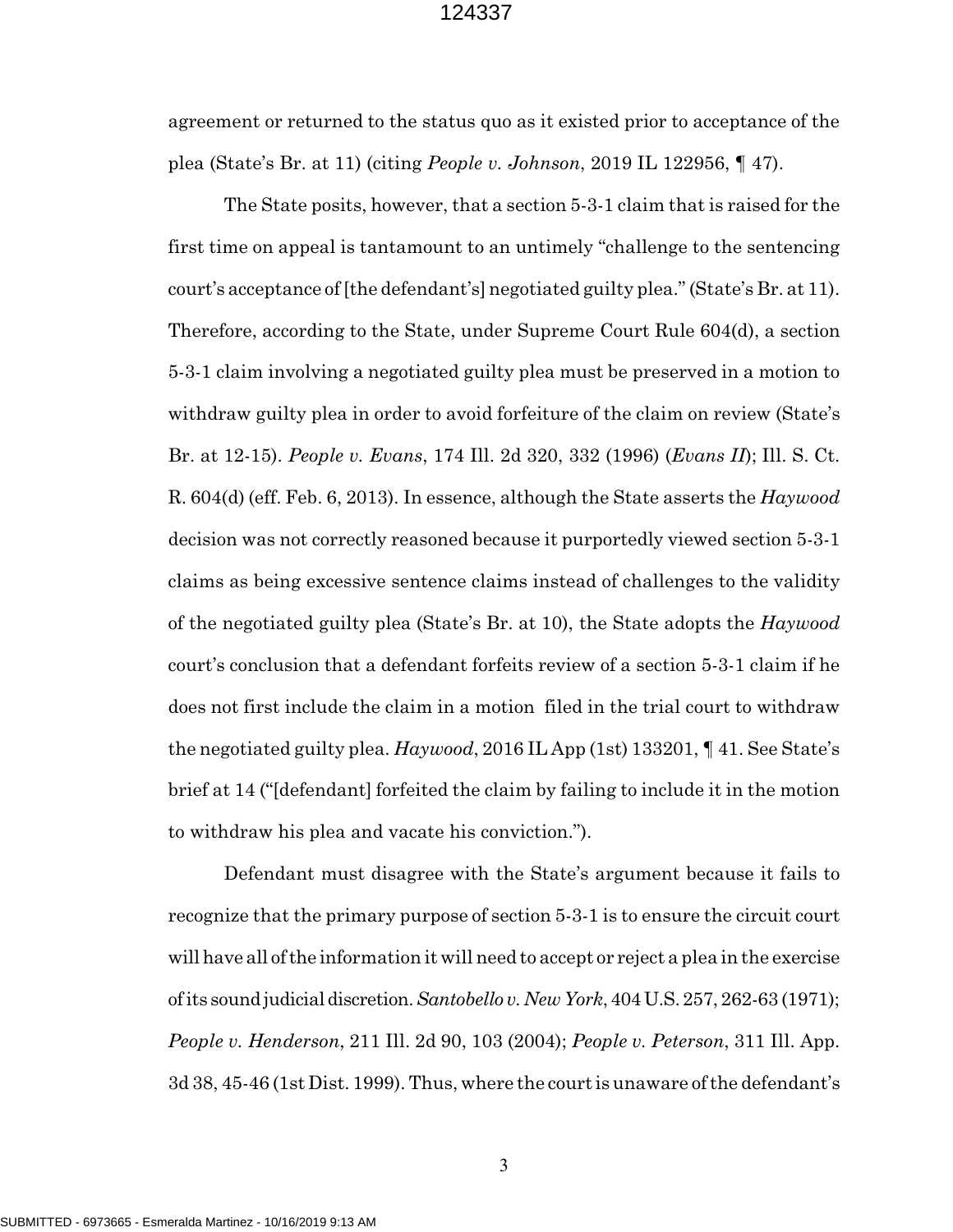complete record of criminality, "the question remains as to whether the court would have accepted the negotiated plea \*\*\*." *Evans I*, 273 Ill. App. 3d at 256. Accordingly, the State's argument should be rejected by this Court because acceptance of its theory will profoundly undermine the judicial power to reject unconscionable negotiated guilty pleas.

The decisions in *Youngbey*, *Evans I*, and *Bryant* support defendant's position that the State has misapprehended the purpose of section 5-3-1. For example, in *Youngbey*, where this Court first interpreted the current version of section 5-3-1, the defendants were found guilty of unlawful use of weapons following a bench trial. *Youngbey*, 82 Ill. 2d at 558-59. There was no agreed sentence yet, contrary to the strict requirements of section 5-3-1, the defendants and the State waived the presentence investigation report. *Id.* The trial court found that it was not bound by section 5-3-1 under the reasoning that it was, purportedly, an unconstitutional "invasion of the sentencing powers of the judiciary \*\*\*." *Id.* at 559. On review of the constitutionality of section 5-3-1, this Court reversed, holding that under section 5-3-1 "the presentence investigation and report is a mandatory legislative requirement *which cannot be waived* except in accordance with the exception in the statute." (Emphasis added.) *Id.* at 561.

This Court explained that the legislative debates made it "apparent that the purpose of the requirement of a presentence investigation report is to insure that the trial judge will have all necessary information concerning the defendant before sentence is imposed, including the defendant's criminal history." *Id.* at 564. Importantly, this Court rejected the State's contention that the requirements of section 5-3-1 could be waived by the defendant, explaining that the defendant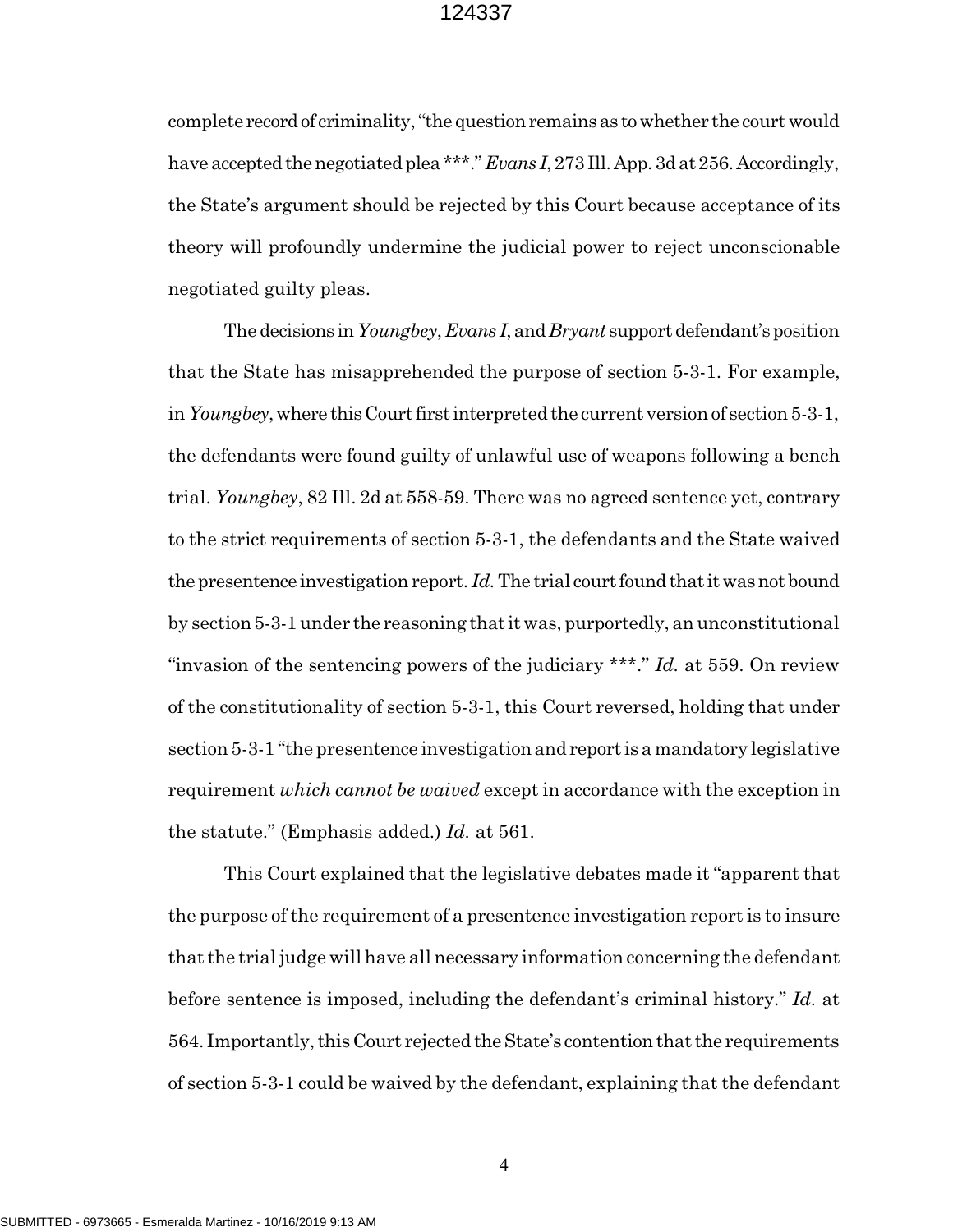cannot do so because "[t]he presentence report \*\*\* is [also] for the enlightenment of the court \*\*\* [since it cannot be said] that a trial judge will be sufficiently apprised of the defendant's criminal record in the absence of the mandatory presentence investigation and report."*Id.* at 565. This Court therefore concluded that "section 5-3-1 sets forth a *mandatory*, reasonable legislative requirement which, *not being a personal right of the defendant, cannot be waived*." (Emphases added.) *Id.* at 565. Thus, *Youngbey* supports defendant's position that strict compliance with section 5-3-1 is not subject to forfeiture.

In *Evans I*, in a fully negotiated guilty plea case like this one, the court explained that at the sentencing hearing in that case:

"the sentencing judge was not determining the sentence to be imposed. *The court was deciding whether to accept the plea negotiation by the parties with the agreed-to sentence. \*\*\*"*

#### \* \* \*

*We repeat once again that the sentencing judge should be made aware of the history of defendant's delinquency and criminality before the judge accepts a negotiated plea. There is absolutely no valid reason for the State to hide defendant's criminal history from the court, so that a bad negotiated plea can be slipped by the unknowing judge*. We are not holding that the negotiated plea in this particular case was bad. That decision lies within the discretion of the sentencing judge, and we will have no complaint as long as the judge is apprised of the defendant's history of criminality. All that we are interested in is that the sentencing court is made aware of the kind of defendant it is sentencing." (Emphases added.) *Evans I*, 273 Ill. App. 3d at 257- 58.

Notably, the *Evans I* court also rejected the possibility of forfeiture, stating

that "we decline to apply the waiver rule by defendant's acquiescence in the procedure or his failure to raise it in his Supreme Court Rule 604(d) motion to withdraw his guilty plea." *Id.* Thus, *Evans I* also persuasively supports defendant's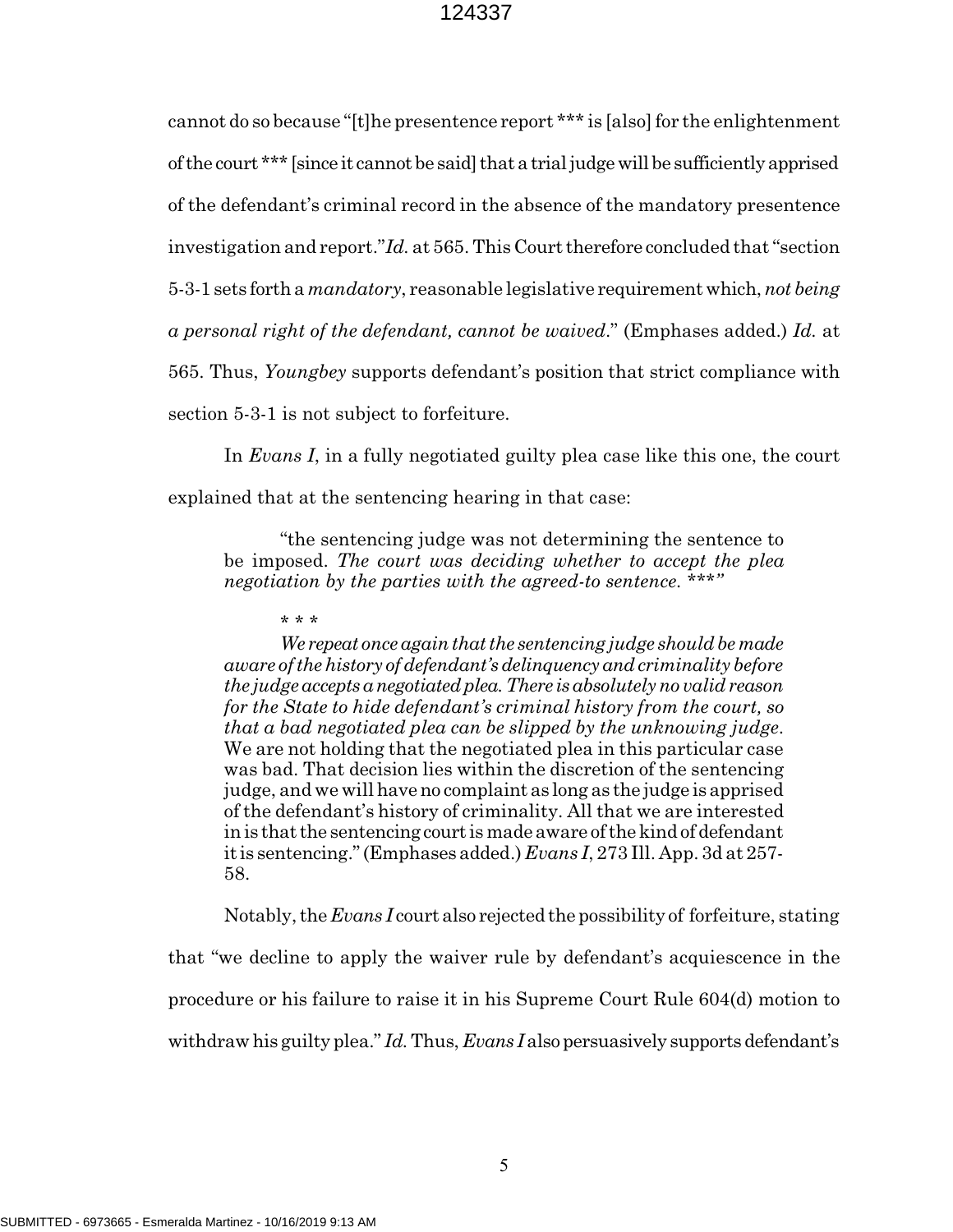position that strict compliance with section 5-3-1 is mandatory and not subject to forfeiture.

Similarly, the defendant in *Bryant* entered a fully negotiated plea of guilty to first-degree murder with a 28-year sentence. *Bryant*, 2016 IL App (5th) 140334, ¶14. An unpreserved section 5-3-1 error was raised on review, and the appellate court concurred with the parties' agreement that the cause had to be remanded for a hearing "whereby the sentencing judge is to be informed of the history of the delinquency and criminality of defendant." *Id.* ¶ 50 (quoting *Evans I*, 273 Ill. App. 3d at 259). The appellate court explained that if on remand the circuit court did not concur with the negotiated 28-year sentence after considering the defendant's prior criminal history, then the defendant should be allowed to withdraw his guilty plea. *Id*. ¶ 52 (citing *People v. Walton*, 357 Ill. App. 3d 819, 824 (2d Dist. 2005)). Thus, *Bryant* also supports defendant's position that strict compliance with section 5-3-1 is not subject to forfeiture because the power to correct forfeited section 5-3-1 errors is necessary to ensure the circuit court will have, in guilty plea cases, all of the information it will need to accept or reject a plea in the exercise of its sound judicial discretion and, in cases that go to trial or arise from open guilty pleas, all of the information it will need to conduct a sentencing hearing that comports with due process.

The split in the appellate court on the issue raised in this appeal arises from the decision by a First District panel in *Haywood,* where the court decided that a section 5-3-1 error, in a fully negotiated guilty plea case, can be forfeited. *Haywood*, 2016 IL App (1st) 133201, ¶ 41. Yet, as previously noted, the *Haywood* panel failed to analyze or even mention this Court's reasoning in *Youngbey*, and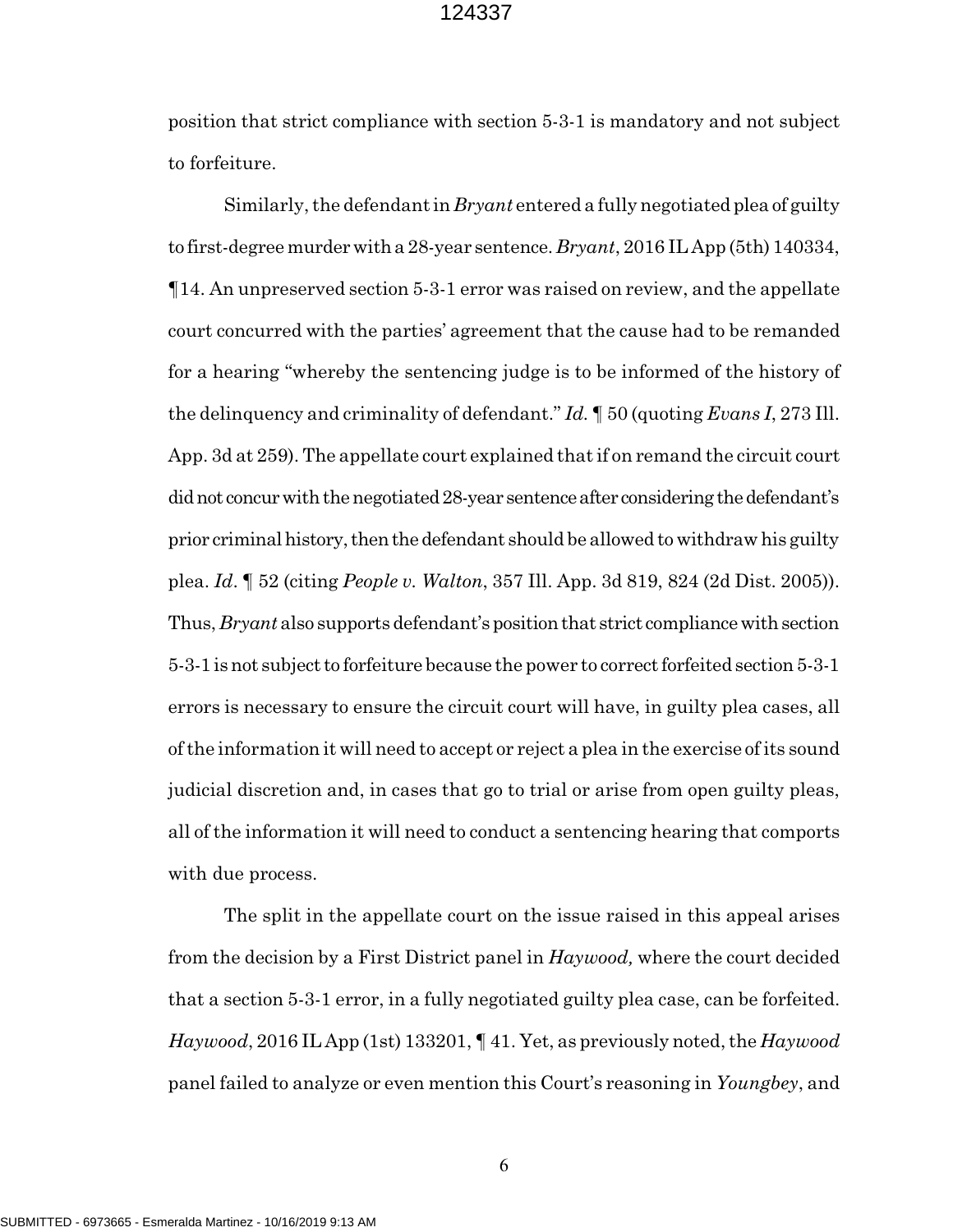also failed to acknowledge the well reasoned opinions by the *Evans I* and *Bryant* panels in those fully negotiated guilty plea cases. *Id.*

More importantly, *Youngbey*, *Evans I*, and *Bryant* show that the State's theory that a section 5-3-1 claim on appeal is tantamount to an untimely "challenge to the sentencing court's acceptance of [the defendant's] negotiated guilty plea" is wrong (State's Br. at 11). To the contrary, in the context of negotiated guilty plea proceedings, a section 5-3-1 claim is best characterized as a legislatively authorized (stand-alone) claim intended to ensure that the guilty plea proceeding comports with due process by requiring that the sentencing judge be made fully aware of the history of the defendant's criminality in assessing whether to accept or reject the negotiated plea. Phrased differently, a section 5-3-1 claim is a means provided by the legislature to prevent the State from hiding the "defendant's criminal history from the court, so that a bad negotiated plea can be slipped by the unknowing judge." *Evans I*, 273 Ill. App. 3d at 258. For this reason, a section 5-3-1 claim is one that cannot be forfeited since the circuit court's power to ensure that a negotiated guilty plea is not unconscionable is "not \*\*\* a personal right of the defendant." *Youngbey*, 82 Ill. 2d at 565.

A section 5-3-1 claim should also not be subject to forfeiture when it comes to negotiated guilty pleas due to the duty entrusted to the judiciary of protecting the integrity of the guilty plea process, a process which is integral to our system of justice. *Santobello*, 404 U.S. at 262-63; 730 ILCS 5/5-3-1 (2012). As noted by the Supreme Court of the United States in *Missouri v. Frye*, 566 U.S. 134 (2012), "[n]inety-seven percent of federal convictions and ninety-four percent of state convictions are the result of guilty pleas." *Frye*, 566 U.S. at 143. The Court observed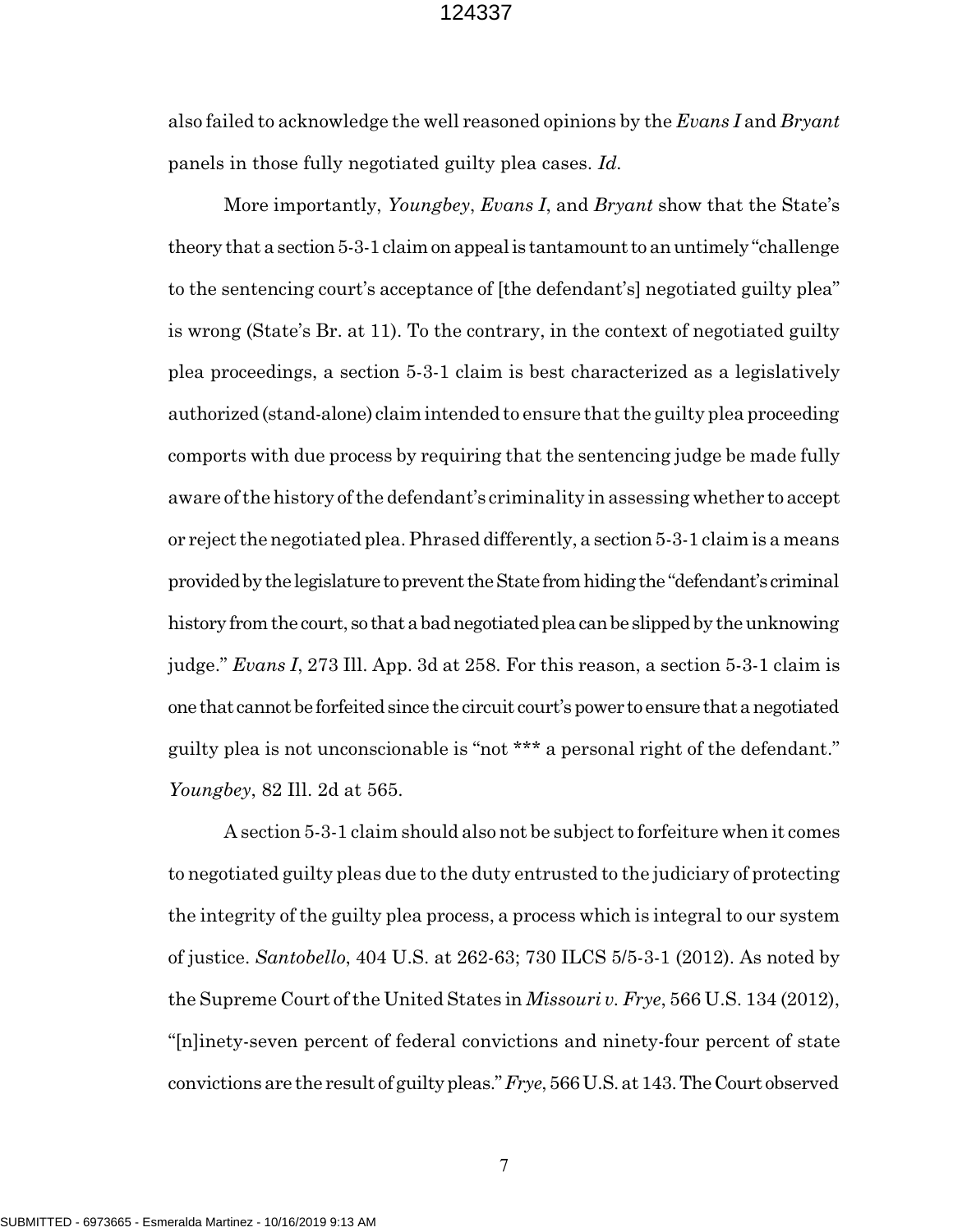that "[t]he reality is that plea bargains have become \*\*\* central to the administration of the criminal justice system \*\*\*." *Frye*, 566 U.S. at 143.

This Court had previously made the same observation in *People v. White*, 2011 IL 109616, where this Court noted that plea bargaining is, "perhaps, the central component of our criminal justice system." *White*, 2011 IL 109616, ¶ 35 (Theis, J., concurring). This Court noted that "[i]n 2009, more than 85% of all criminal convictions in Illinois resulted from guilty pleas." *Id.* That percentage has increased to the point where, in 2017, 97% of Illinois convictions resulted from guilty pleas (42,573 out of 43,697 convictions) (2017 Annual Report of the Illinois Courts, Statistical Summary at 63). In short, there can be no doubt of the importance of fair guilty plea proceedings to the administration of justice. Therefore, section 5-3-1 claims should not be subject to forfeiture because section 5-3-1 ensures that the proceeding which has become "the central component of our criminal justice system" comports with due process. *White*, 2011 IL 109616, ¶ 35.

Further, the State's theory that a section 5-3-1 claim cannot be raised on appeal unless the claim was preserved is overly broad and, if adopted by this Court, would logically, and contrary to *Youngbey*, also apply to unpreserved section 5-3-1 claims arising from trial and non-negotiated guilty plea proceedings. *People v. Reed*, 177 Ill. 2d 389, 393 (1997); 730 ILCS 5/5-4.5-50(d) (2012); Ill. S. Ct. R. 604(d) (eff. Feb. 6, 2013). However, if forfeited section 5-3-1 errors cannot be corrected on review, the goal of section 5-3-1 of ensuring "that the trial judge will have all necessary information concerning the defendant before sentence is imposed" will be frustrated. *Youngbey*, 82 Ill. 2d at 561, 564-65. This is not a trifling concern that can be overlooked. Criminal defendants "have a due process right to a fair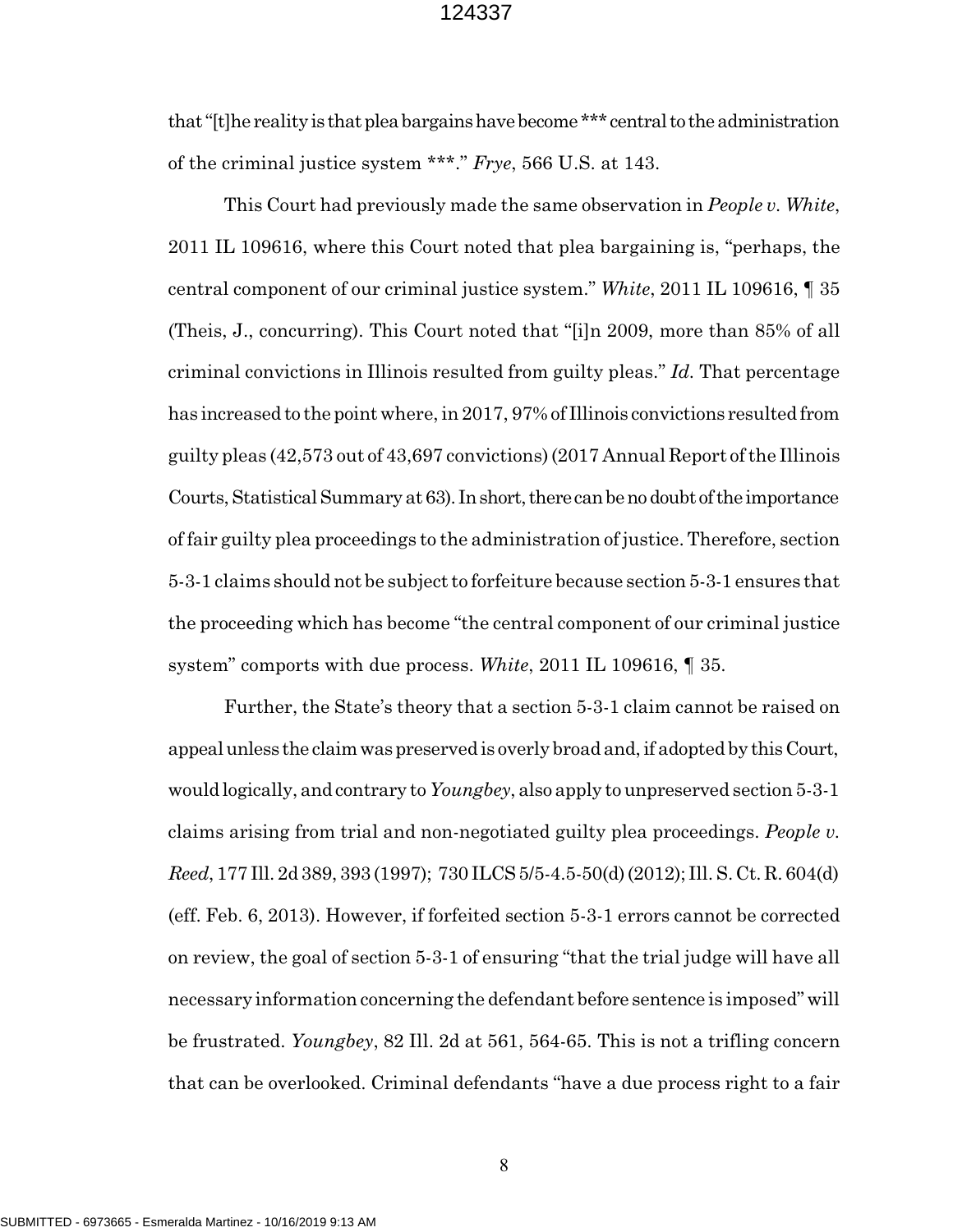sentencing procedure which includes the right to be sentenced on the basis of accurate information." *United States v. Rone*, 743 F.2d 1169, 1171 (7th Cir. 1984) (citing *United States v. Tucker*, 404 U.S. 443, 447 (1972)). Accordingly, the constitutional rights to a fair sentencing hearing, and to a negotiated guilty plea that comports with due process, also counsel against adoption of the State's request to limit correction of section 5-3-1 errors to only the narrow group of cases where the claim is preserved.

In sum, this Court should reject the State's argument that a section 5-3-1 claim involving a fully negotiated guilty plea must be preserved because the State's argument is contrary to the plain language of the statute, contrary to this Court's reasoning in *Youngbey*, and contrary to the due process right to a fair sentencing hearing. Further, it would profoundly undermine the judicial power to reject unconscionable fully negotiated guilty pleas. Therefore, defendant respectfully requests that this Honorable Court affirm the appellate court's well reasoned opinion. Accordingly, defendant's sentence should be vacated and the cause remanded to the circuit court for a new sentencing hearing, at which time the court should consider the defendant's criminal history, or lack thereof, before determining whether the negotiated sentence is appropriate. *Bryant*, 2016 IL App (5th) 140334, ¶¶ 50, 52; *Walton*, 357 Ill. App 3d at 824; *Evans I*, 273 Ill. App. 3d at 257. If, upon remand, the circuit court determines that the negotiated sentence was not appropriate, then it should allow defendant to withdraw his guilty plea. *Bryant*, 2016 IL App (5th) 140334, ¶ 50; *Walton*, 357 Ill. App 3d at 824.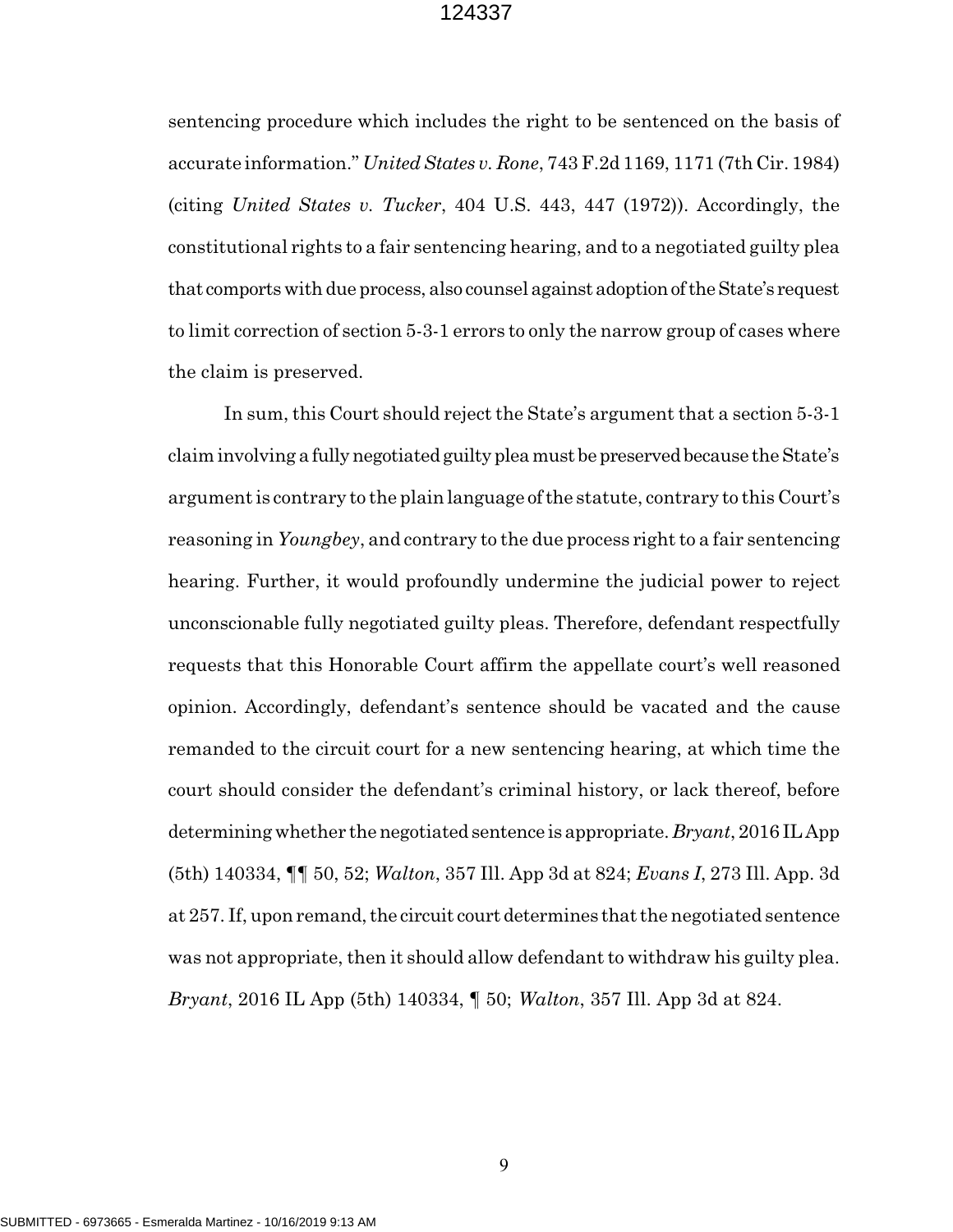# **CONCLUSION**

For the foregoing reasons, Phouvone Sophanavong respectfully requests

that this Court affirm the judgment of the appellate court.

Respectfully submitted,

PETER A. CARUSONA Deputy Defender

SANTIAGO A. DURANGO Assistant Appellate Defender Office of the State Appellate Defender Third Judicial District 770 E. Etna Road Ottawa, IL 61350 (815) 434-5531 3rddistrict.eserve@osad.state.il.us

COUNSEL FOR RESPONDENT-APPELLEE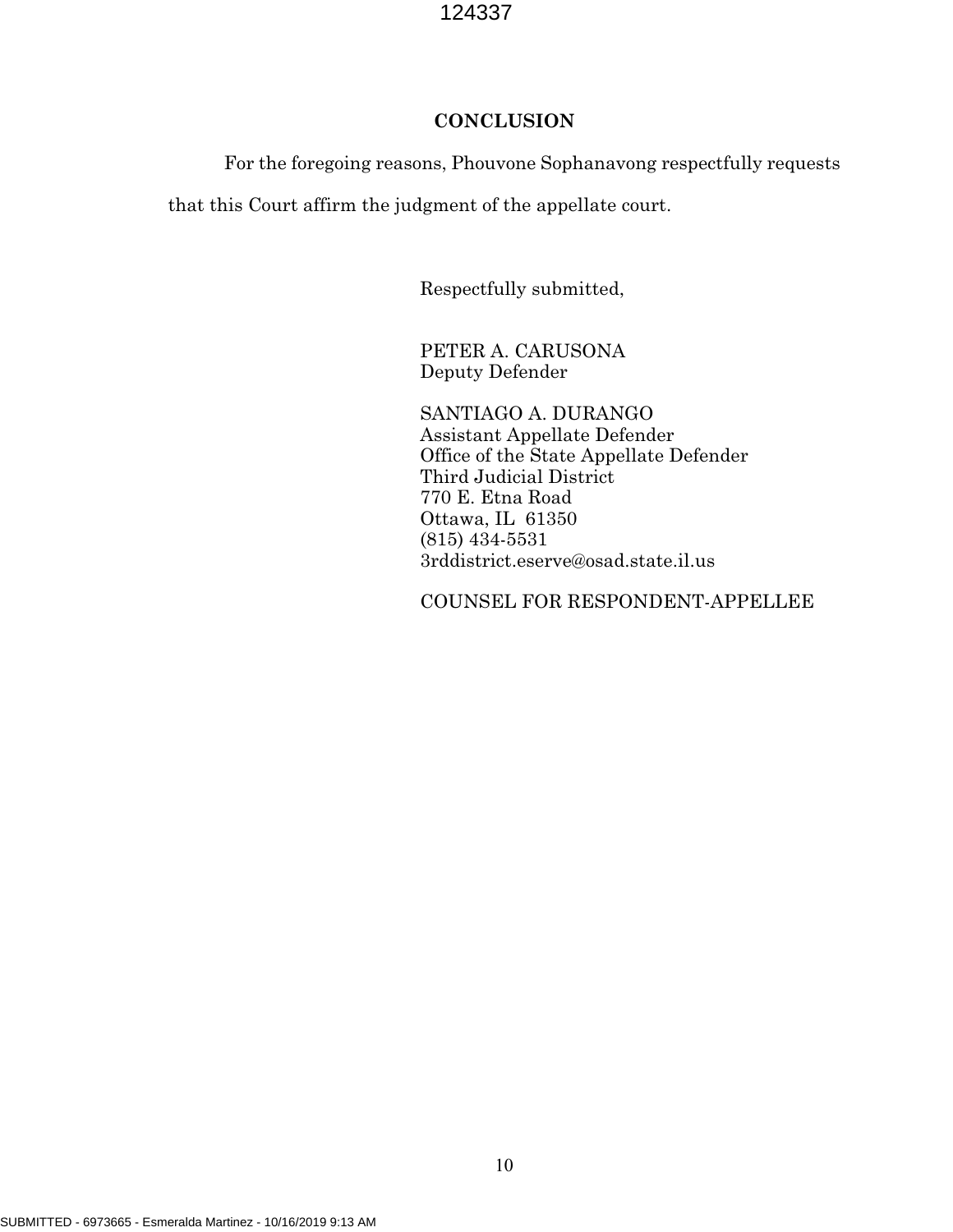# **CERTIFICATE OF COMPLIANCE**

I, Santiago A. Durango, certify that this brief conforms to the requirements of Supreme Court Rule 341(a) and (b). The length of this brief, excluding pages containing the Rule 341(d) cover, the Rule 341(h)(1) statement of points and authorities, the Rule 341(c) certificate of compliance, the certificate of service, and those matters to be appended to the brief under Rule 342(a) is 10 pages.

> /s/Santiago A. Durango SANTIAGO A. DURANGO Assistant Appellate Defender